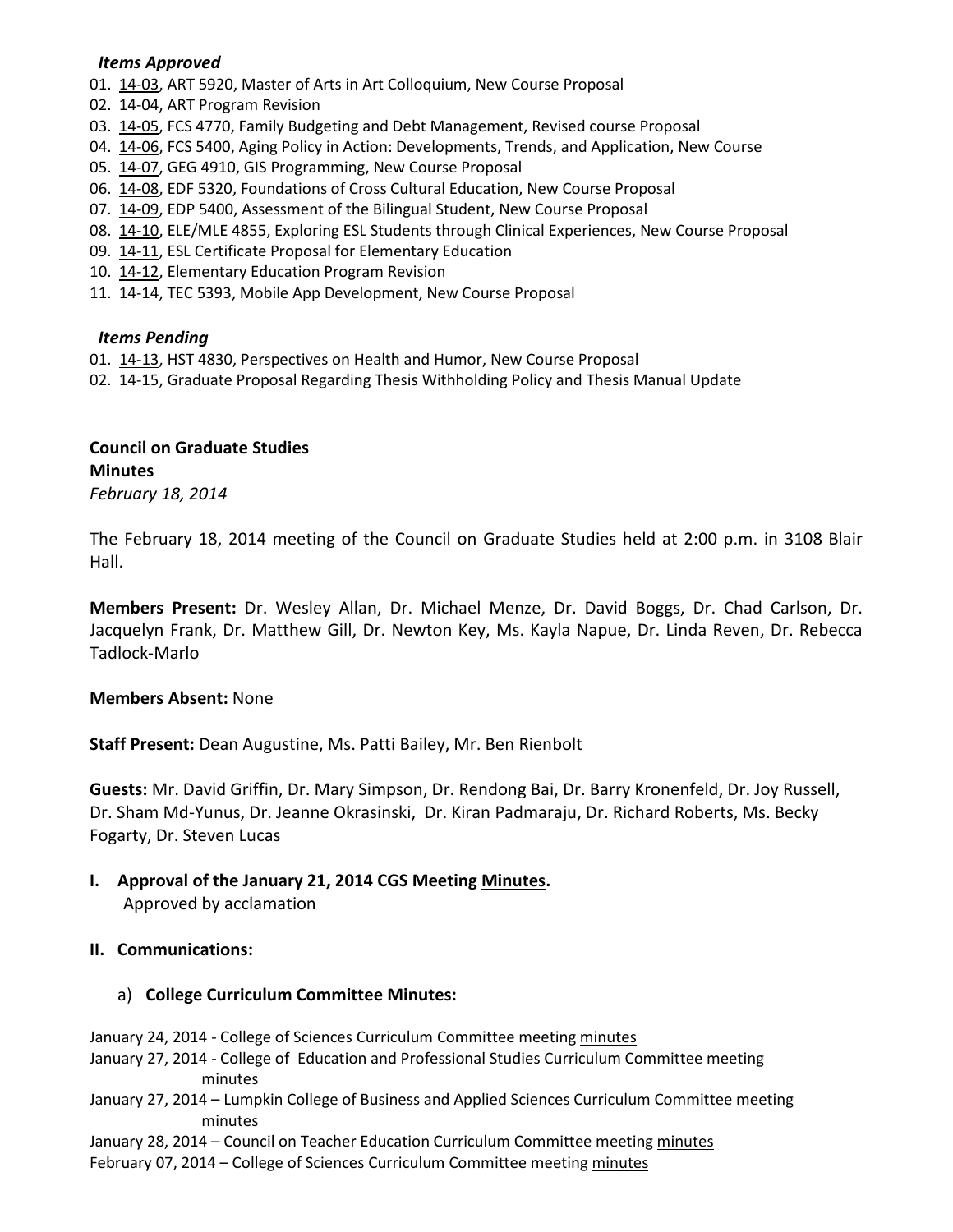February 17, 2014 – Lumpkin College of Business and Applied Sciences Curriculum Committee meeting [minutes](http://castle.eiu.edu/~eiucgs/currentagendaitems/LCBASMin02-17-14.pdf)

# b) **Approved Executive Actions**

- 1[. EA-CEPS-14-02,](http://castle.eiu.edu/~eiucgs/exec-actions/EA-CEPS-14-02.pdf) Memo from Dean Jackman to cross-list ELE 4850 Exploring English Language Learners through Study Abroad/Study Away Experiences as ELE/MLE 4850
- 2[. EA-CEPS-14-03,](http://castle.eiu.edu/~eiucgs/exec-actions/EA-CEPS-14-03.pdf) Memo from Dean Jackman to Revise the Catalog Copy for MSEd in EDL

# **III. Items Added to the Agenda (Today):**

- 01. [14-16,](http://castle.eiu.edu/~eiucgs/currentagendaitems/agenda14-16.pdf) FCS 4926, Public Presentation Techniques, Revised course Proposal
- 02. [14-17,](http://castle.eiu.edu/~eiucgs/currentagendaitems/agenda14-17.pdf) FCS 5100, Societal Aspects of Aging, New Course Proposal
- 03. [14-18,](http://castle.eiu.edu/~eiucgs/currentagendaitems/agenda14-18.pdf) FCS 5157, Disordered Eating Behaviors, New course Proposal
- 04. [14-19,](http://castle.eiu.edu/~eiucgs/currentagendaitems/agenda14-19.pdf) FCS 5158, Implications of Childhood Obesity, New Course Proposal
- 05. [14-20,](http://castle.eiu.edu/~eiucgs/currentagendaitems/agenda14-20.pdf) FCS 5450, Administration and Supervision in FCS, Revised Course Proposal
- 06. [14-21,](http://castle.eiu.edu/~eiucgs/currentagendaitems/agenda14-21.pdf) FCS 5901, Statistical Analysis in FCS, Revised Course Proposal
- 07. [14-22,](http://castle.eiu.edu/~eiucgs/currentagendaitems/agenda14-22.pdf) FCS Proposal for online cohort program

# **IV. Items Acted Upon:**

01. [14-03,](http://castle.eiu.edu/~eiucgs/currentagendaitems/agenda14-03.pdf) ART 5920, Master of Arts in Art Colloquium, New Course Proposal; Mary Simpson presented the course. Council approved unanimously; Effective date – Fall 2014

(3-0-3) ART 5920, Master of Arts in Art Colloquium,

Students receive an introduction to issues and discourses within the art world relevant to their graduate study and professional practice to strengthen their skills in scholarly and creative research, critical thinking, writing, and public speaking.

Prerequisites: Admission to the Master of Arts in Art degree program.

02. [14-04,](http://castle.eiu.edu/~eiucgs/currentagendaitems/agenda14-04.pdf) ART Program Revision; Mary Simpson presented the proposal. Council approved unanimously with text correction; Effective date – Fall 2014

03. [14-05,](http://castle.eiu.edu/~eiucgs/currentagendaitems/agenda14-05.pdf) FCS 4770, Family Budgeting and Debt Management, Revised course Proposal; Jacquelyn Frank presented the course. Council approved unanimously with corrections; Effective date – Fall 2014

(3-0-3) FCS 4770, Family Budgeting and Debt Management,

Students will develop skills to educate individuals and families on family budgeting and debt management. Effective educational techniques and practices will be applied.

Prerequisites: FCS 3300 (Personal and Family Finance)

04. [14-06,](http://castle.eiu.edu/~eiucgs/currentagendaitems/agenda14-06.pdf) FCS 5400, Aging Policy in Action: Developments, Trends, and Application, New Course Proposal; Jacquelyn Frank presented the course. Council approved unanimously; Effective date – Fall

2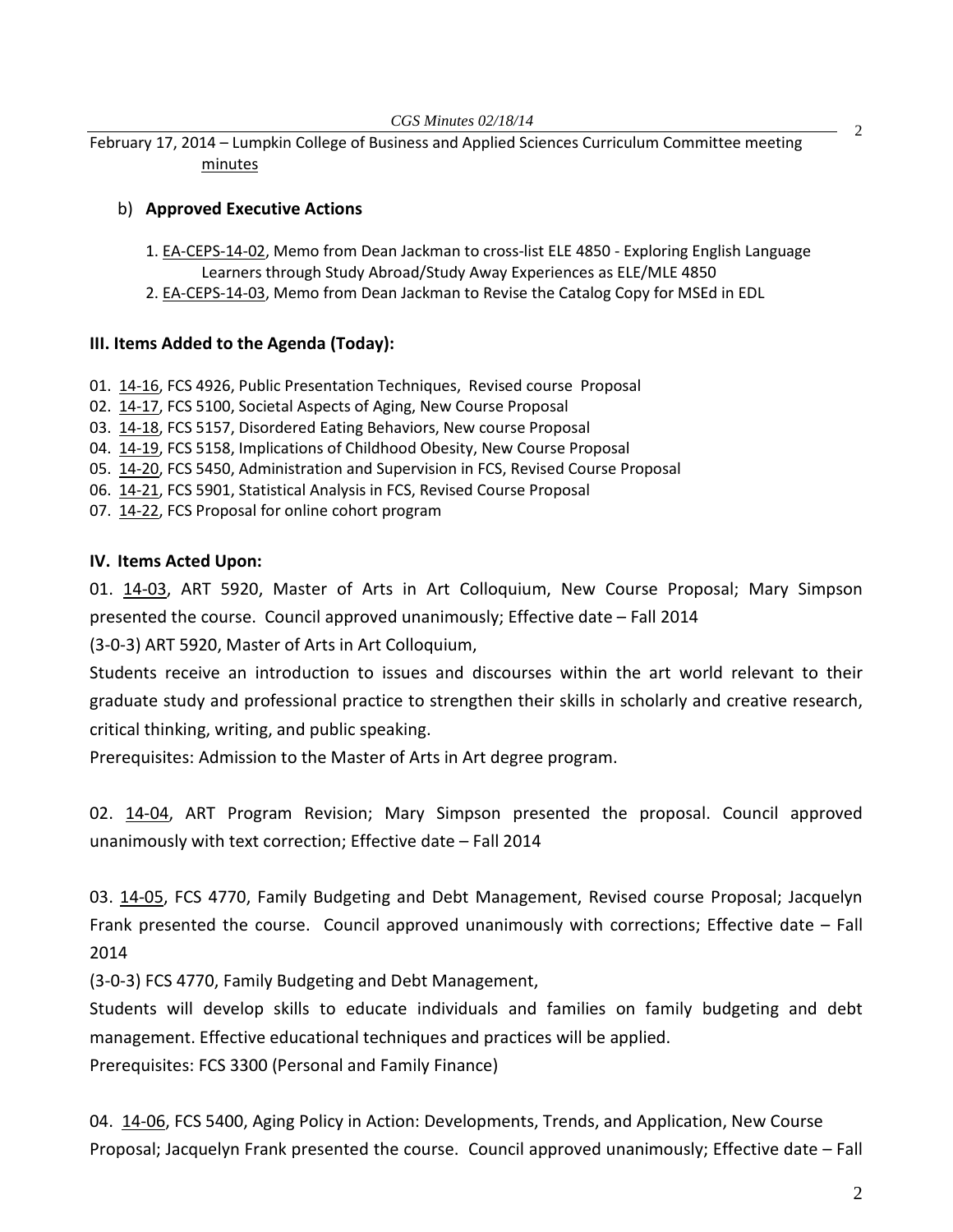#### 2014

(3-0-3) FCS 5400, Aging Policy in Action: Developments, Trends, and Application,

This course will examine the historical development, current application, and future trends of public policy as they relate to the well-being of aging individuals. Policy processes at the state and national levels will be holistically explored and analyzed so that strengths and weaknesses of current agerelated policies and proposals for change can be critically evaluated.

05. [14-07,](http://castle.eiu.edu/~eiucgs/currentagendaitems/agenda14-07.pdf) GEG 4910, GIS Programming, New Course Proposal; Barry Kronenfeld presented the course. Council approved unanimously with correction; Effective date – Summer 2014 (3-2-4) GEG 4910, GIS Programming,

An introduction to programming techniques used in spatial data management and analysis. This course is intended for students with some experience in geographic information systems (GIS) who want to learn how to extend GIS to perform custom analyses, to automate common GIS tasks, or just to learn how spatial data is structured and managed "under the hood". Topics will include visual models and diagrams of GIS workflows, automation, web mapping, spatial data structures and spatial algorithms. No prior programming experience is required.

Prerequisites: GEG 3810/5810 (Geographic Information Systems I) or equivalent, or permission of instructor.

06. [14-08,](http://castle.eiu.edu/~eiucgs/currentagendaitems/agenda14-08.pdf) EDF 5320, Foundations of Cross Cultural Education, New Course Proposal; Stephen Lucas presented the course. Council approved unanimously with correction; Effective date – Summer 2015 (3-1-3) EDF 5320, Foundations of Cross Cultural Education,

This course is designed to address the need for educators to better understand and work effectively with the changing global populations in public schools. The course will analyze the nature of "culture" and how people of various traditions perceive and interact with others differently. Emphasis will be placed on how this information relates to school practices, policies, and climate as well as to teaching and assessment of students. 10 hours of field experience will be required.

07. [14-09,](http://castle.eiu.edu/~eiucgs/currentagendaitems/agenda14-09.pdf) EDP 5400, Assessment of the Bilingual Student, New Course Proposal; Becky Fogarty presented the course. Council approved unanimously with corrections; Effective date – Fall 2014 (3-1-3) EDP 5400, Assessment of the Bilingual Student,

The course focuses on the assessment of culturally and linguistically diverse students in K-12 classrooms. Theoretical and practical study of instruments and procedures used for testing bilingual students will be included. Formal and informal methods of evaluation, including issues of nondiscriminatory testing, will be examined for the assessment of language skills and academic proficiency. This course also provides students with the knowledge required for the state of Illinois bilingual and ESL teaching approval/endorsement. This course will include 20 hours of clinical

3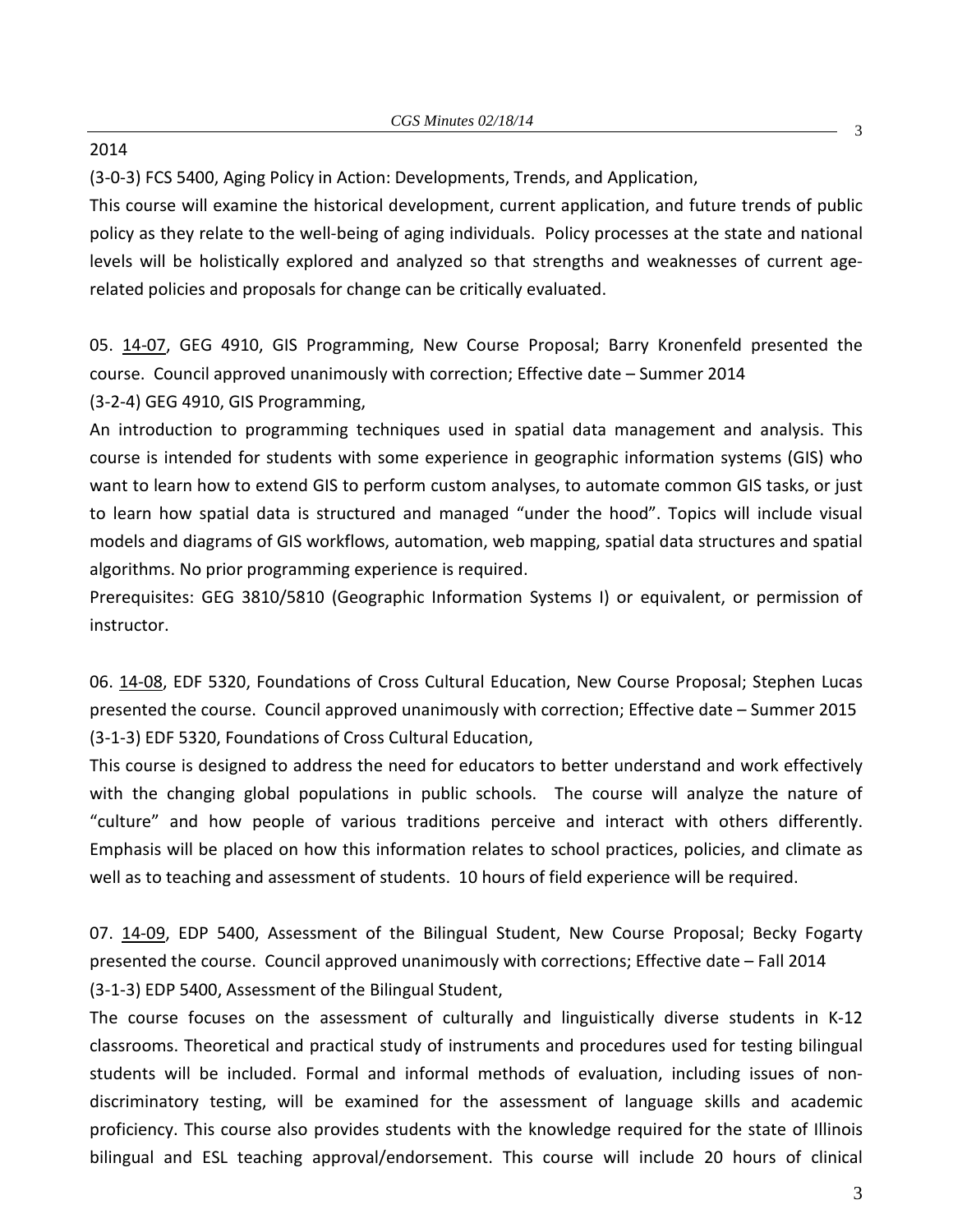4 experience to allow students hands-on practice assessing English Language Learners. Prerequisites: ELE/EDF 5310 (Foundations of ESL/Bilingual Education); ELE/MLE 4890 (Culturally and Linguistically Diverse Students/English Language Learners: Instructional Methods)

08. [14-10,](http://castle.eiu.edu/~eiucgs/currentagendaitems/agenda14-10.pdf) ELE/MLE 4855, Exploring ESL Students through Clinical Experiences, New Course Proposal; Kiran Padmaraju presented the course. Council approved unanimously; Effective date – Summer 2015

(Arr.-Arr.-1-3) ELE/MLE 4855, Exploring ESL Students through Clinical Experiences,

This course is part of a clinical experiences requirement for students who are either seeking a Graduate Certificate in English as a Second Language (ESL) Instruction or MSEd. in Elementary Education with an emphasis in ESL Instruction. These clinical experiences will be in settings with linguistic diversity and will provide experiences with regard to programs designed to meet the needs of the growing population of English Language Learners (ELLs). Note: A minimum of 40 hours of clinical experiences required per credit hour.

09. [14-11,](http://castle.eiu.edu/~eiucgs/currentagendaitems/agenda14-11.pdf) ESL Certificate Proposal for Elementary Education; Joy Russell presented the proposal. Council approved unanimously; Effective date – Fall 2014

10. [14-12,](http://castle.eiu.edu/~eiucgs/currentagendaitems/agenda14-12.pdf) Elementary Education Program Revision; Linda Reven presented the proposal. Council approved unanimously; Effective date – Fall 2014

11. [14-13,](http://castle.eiu.edu/~eiucgs/currentagendaitems/agenda14-13.pdf) HST 4830, Perspectives on Health and Humor, New Course Proposal; No presenter; Item will be pending for March 04 vote.

12. [14-14,](http://castle.eiu.edu/~eiucgs/currentagendaitems/agenda14-14.pdf) TEC 5393, Mobile App Development, New Course Proposal; Rendong Bai presented the course. Council approved unanimously; Effective date – Summer 2014

(3-0-3) TEC 5393, Mobile App Development,

This course will prepare students to develop applications for mobile devices. Students will evaluate various constraints facing mobile application developers and study how to address these constraints with techniques in software design, user interface design, and implementation. In addition, students will develop important components of modern mobile computing, such as multimedia, Internet access, data distribution, and location awareness.

Boggs out at 2:59 pm

13. [14-15,](http://castle.eiu.edu/~eiucgs/currentagendaitems/agenda14-15.pdf) Graduate Proposal Regarding Thesis Withholding Policy and Thesis Manual Update; Item will be pending further review/input – anticipated April 01 vote.